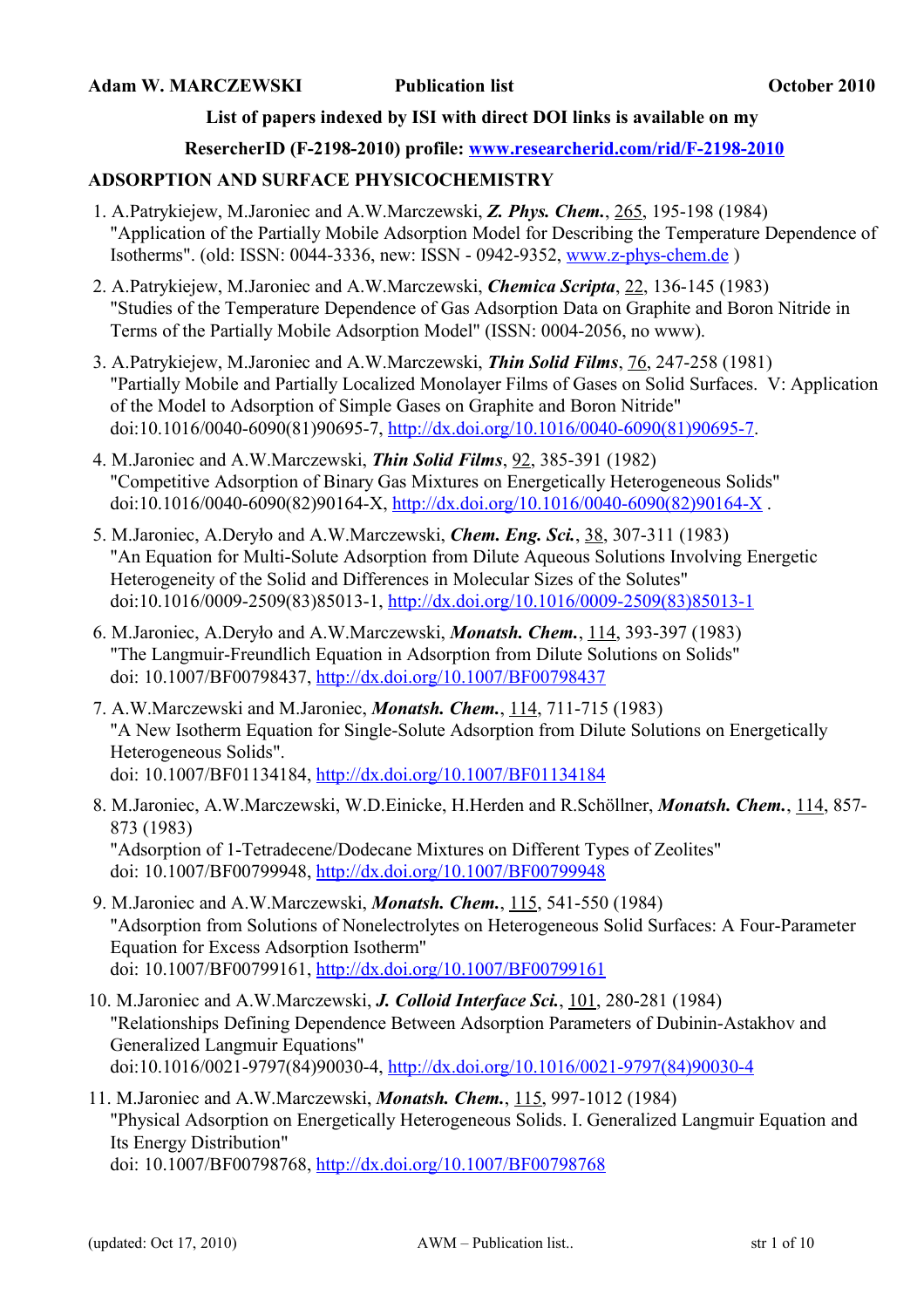- 12. M.Jaroniec and A.W.Marczewski, *Monatsh. Chem.*, 115, 1013-1038 (1984) "Physical Adsorption on Energetically Heterogeneous Solids. II. Theoretical Extension of a Generalized Langmuir Equation and Its Application for Analysing Adsorption Data" doi: 10.1007/BF00798769,<http://dx.doi.org/10.1007/BF00798769>
- 13. M.Jaroniec, J.Piotrowska, A.Deryło and A.W.Marczewski, *Carbon*, 22, 157-161 (1984) "Single-Solute Adsorption from Dilute Solutions on Heterogeneous Microporous Solids" doi:10.1016/0008-6223(84)90204-5, [http://dx.doi.org/10.1016/0008-6223\(84\)90204-5](http://dx.doi.org/10.1016/0008-6223(84)90204-5)
- 14. A.W.Marczewski, A.Deryło-Marczewska and M.Jaroniec, *Przem. Chem.*, 65, 95-99 (1986) "Methods of estimation of adsorption parameters characterizing system: dilute solution of organics activated carbon" (*in Polish*); (ISSN 0033-2496; [www.sigma-not.pl](http://www.sigma-not.pl/) )
- 15. A.Deryło-Marczewska, M.Jaroniec, J.Ościk and A.W.Marczewski, *Chem. Eng. Sci.*, 40, 917-922 (1985)

"Studies of Association Effects in Adsorption from Multicomponent Solutions on Solids" doi:10.1016/0009-2509(85)85005-3, [http://dx.doi.org/10.1016/0009-2509\(85\)85005-3](http://dx.doi.org/10.1016/0009-2509(85)85005-3)

16. A.Deryło-Marczewska, M.Jaroniec, J.Ościk, A.W.Marczewski and R.Kusak, *Chem. Eng. Sci.*, 42, 2143-2150 (1987)

"Discussion of the Isotherm Equations Describing Adsorption from Multicomponent Mixtures on Heterogeneous Solids of Quasi-Gaussian Energy Distribution" doi:10.1016/0009-2509(87)85035-2, [http://dx.doi.org/10.1016/0009-2509\(87\)85035-2](http://dx.doi.org/10.1016/0009-2509(87)85035-2) .

17. A.W.Marczewski, A.Deryło-Marczewska and M.Jaroniec, *J. Colloid Interface Sci.*, 109, 310-324 (1986)

"Energetic Heterogeneity and Molecular Size Effects in Physical Adsorption on Solid Surfaces" doi:10.1016/0021-9797(86)90309-7, [http://dx.doi.org/10.1016/0021-9797\(86\)90309-7](http://dx.doi.org/10.1016/0021-9797(86)90309-7)

18. A.W.Marczewski, M.Jaroniec and A.Deryło-Marczewska, *Mat. Chem. Phys.*, 14, 141-166 (1986) "A New Method for Characterizing the Global Adsorbent Heterogeneity by Using the Adsorption Data"

doi:10.1016/0254-0584(86)90078-7, [http://dx.doi.org/10.1016/0254-0584\(86\)90078-7](http://dx.doi.org/10.1016/0254-0584(86)90078-7)

19. A.Deryło-Marczewska, M.Jaroniec, J.Ościk and A.W.Marczewski, *J. Colloid Interface Sci.*, 117, 339-346 (1987)

"Correlations Among the Parameters of Dubinin-Radushkevich and Langmuir--Freundlich Isotherms for Adsorption from Binary Liquid Mixtures"

doi:10.1016/0021-9797(87)90391-2, [http://dx.doi.org/10.1016/0021-9797\(87\)90391-2](http://dx.doi.org/10.1016/0021-9797(87)90391-2)

- 20. A.W.Marczewski, A.Deryło-Marczewska and M.Jaroniec, *Chemica Scripta*, 28, 173-184 (1988) "Unified Theoretical Description of Physical Adsorption from Gaseous and Liquid Phases on Heterogeneous Solid Surfaces and Its Application for Predicting Multicomponent Adsorption Equilibria".
- 21. A.W.Marczewski, A.Deryło-Marczewska and M.Jaroniec, *J. Chem. Soc. Faraday Trans. I*, 84, 2951- 2957 (1988)

"Correlations of Heterogeneity Parameters for Single-Solute and Multi-Solute Adsorption from Dilute Solutions"

doi: 10.1039/F19888402951,<http://dx.doi.org/10.1039/F19888402951>

22. A.W.Marczewski, A.Deryło-Marczewska and M.Jaroniec, *Ochrona Srodowiska*, 521/2-3(32-33), pp. 37-42, PZITS, Wroclaw (1987)

"A Method of Investigation of Adsorption Equilibria on Active Carbons" (*paper and oral presentation in Polish*); [http://www.os.not.pl/docs/czasopismo/1987/Marczewski\\_2-3-1987.pdf](http://www.os.not.pl/docs/czasopismo/1987/Marczewski_2-3-1987.pdf)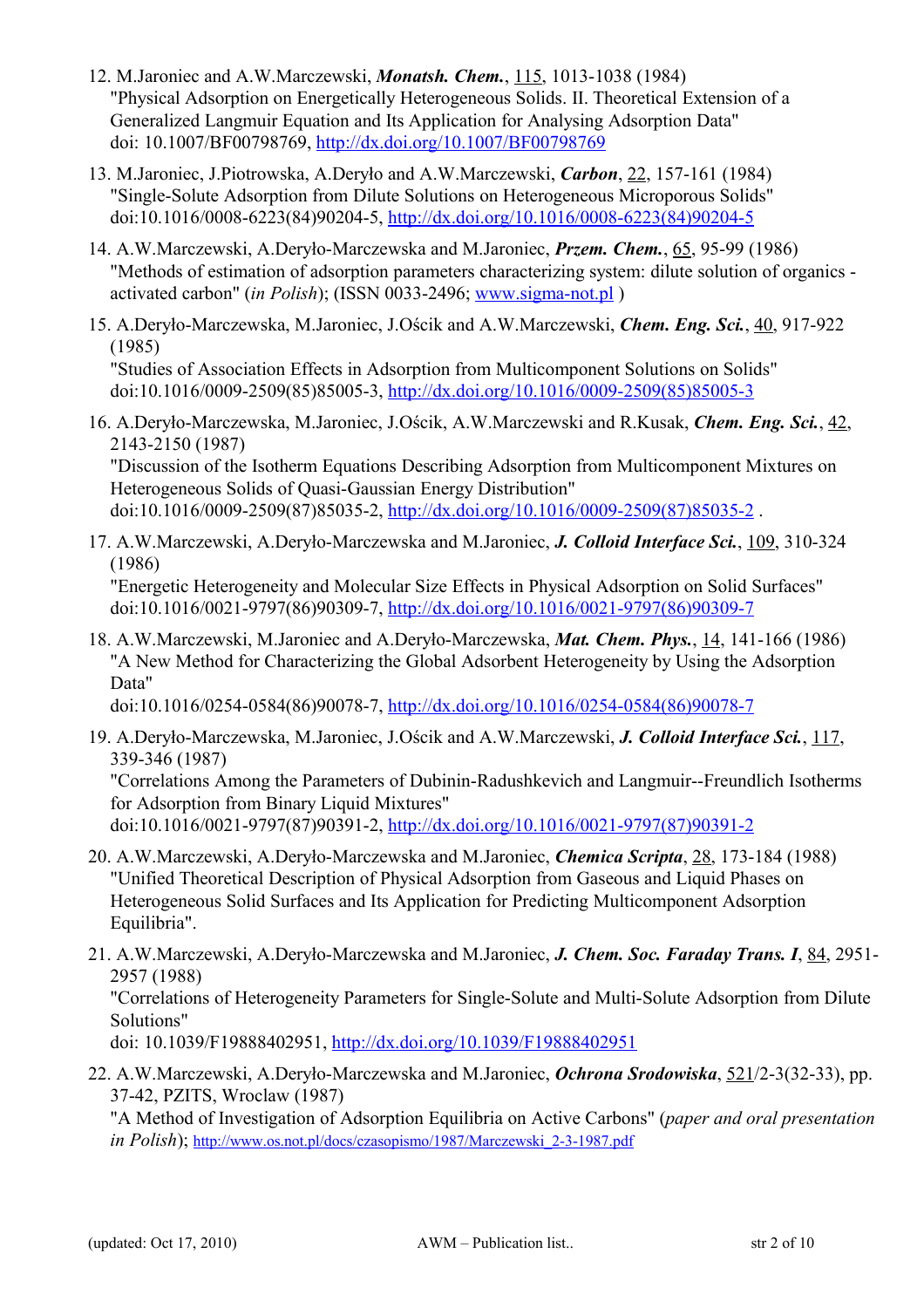- 23. A.W.Marczewski, A.Deryło-Marczewska and M.Jaroniec, *Monatsh. Chem.*, 120, 225-230 (1989) "A Simplified Integral Equation for Adsorption of Gas Mixtures on Heterogeneous Surfaces" doi: 10.1007/BF00809278,<http://dx.doi.org/10.1007/BF00809278>
- 24. A.W.Marczewski, A.Deryło-Marczewska, M.Jaroniec and J.Ościk, *Z. Phys. Chem.*, 270(4), 834-838 (1989)

"Prediction of the Heterogeneity Parameters for Adsorption of Multicomponent Liquid Mixtures on Solids".

- 25. A.W.Marczewski, A.Deryło-Marczewska and M.Jaroniec, *Chem. Eng. Sci.*, 45(1), 143-149 (1990) "A Simple Method for Describing Multi-Solute Adsorption Equilibria on Activated Carbons" doi:10.1016/0009-2509(90)87088-A, [http://dx.doi.org/10.1016/0009-2509\(90\)87088-A](http://dx.doi.org/10.1016/0009-2509(90)87088-A)
- 26. A.W.Marczewski, A.Deryło-Marczewska and M.Jaroniec, *Mat. Chem. Phys.*, 24, 287-297 (1990) "A Simple Method for Evaluating the Isotherm Parameters for Adsorption from Dilute Solutions on Solids"

doi:10.1016/0254-0584(90)90092-O, [http://dx.doi.org/10.1016/0254-0584\(90\)90092-O](http://dx.doi.org/10.1016/0254-0584(90)90092-O)

- 27. A.W.Marczewski, R.Sprycha, *Aparatura Naukowa i Dydaktyczna*, 5-6 (75,76), 13-18 (1990) "Automatic apparatus for determination of specific surface and pore size distribution by using the volumetric method" (*in Polish*).
- 28. A.Deryło-Marczewska, M.Jaroniec,J.Ościk and A.W.Marczewski, *Monatsh. Chem.*, 124, 229-242 (1993)

"Competitive Adsorption from Multicomponent Non-electrolytic Liquid Mixtures on Heterogeneous Solid Surfaces

doi: 10.1007/BF00810578,<http://dx.doi.org/10.1007/BF00810578>

- 29. A.W.Marczewski and M.Jaroniec, *Langmuir*, 9(3) 749-755 (1993) "Theory of ion-pair RPLC on energetically heterogeneous solid surfaces". abs:<http://pubs.acs.org/doi/abs/10.1021/la00027a023> pdf:<http://pubs.acs.org/doi/pdf/10.1021/la00027a023> doi: 10.1021/la00027a023,<http://dx.doi.org/10.1021/la00027a023>
	- 30. A.W.Marczewski, *Computers & Chemistry* 19(3) 295-298 (1995) "Computer Driven Apparatus for Adsorption Measurements" doi:10.1016/0097-8485(95)00041-P, [http://dx.doi.org/doi:10.1016/0097-8485\(95\)00041-P](http://dx.doi.org/doi:10.1016/0097-8485(95)00041-P)
- 31. A.Deryło-Marczewska and A.W.Marczewski, *Langmuir* 13(5) 1245-1250 (1997)*,* "A General Model for Adsorption of Organic Solutes from Dilute Aqueous Solutions on Heterogeneous Solids: Application for Prediction of Multisolute Adsorption". abs:<http://pubs.acs.org/doi/abs/10.1021/la951536e> pdf:<http://pubs.acs.org/doi/pdf/10.1021/la951536e> doi: 10.1021/la951536e,<http://dx.doi.org/10.1021/la951536e>
	- 32. A.W.Marczewski and K.Higashitani, *Computers Chem.* 21(3) 129-142 (1997) "Modeling and Analysis of Experimental Atomic Force Microscope Images of Hard Colloidal Particles" doi:10.1016/S0097-8485(96)00033-2, [http://dx.doi.org/10.1016/S0097-8485\(96\)00033-2](http://dx.doi.org/10.1016/S0097-8485(96)00033-2)
	- 33. A.Deryło-Marczewska and A.W.Marczewski, *Pol. J. Chem.* 71 618-629 (1997) "Analysis of Experimental Data for Adsorption of Organic Substances from Dilute Aqueous Solutions on Activated Carbon" (abstract:<http://ichf.edu.pl/pjch/pj-1997/pj0597.htm#618>)
- 34. A.Deryło-Marczewska and A.W.Marczewski, *Langmuir* 15 3981-3986 (1999) "Nonhomogeneity Effects in Adsorption from Gas and Liquid Phases on Activated Carbons". abs:<http://pubs.acs.org/doi/abs/10.1021/la990033w>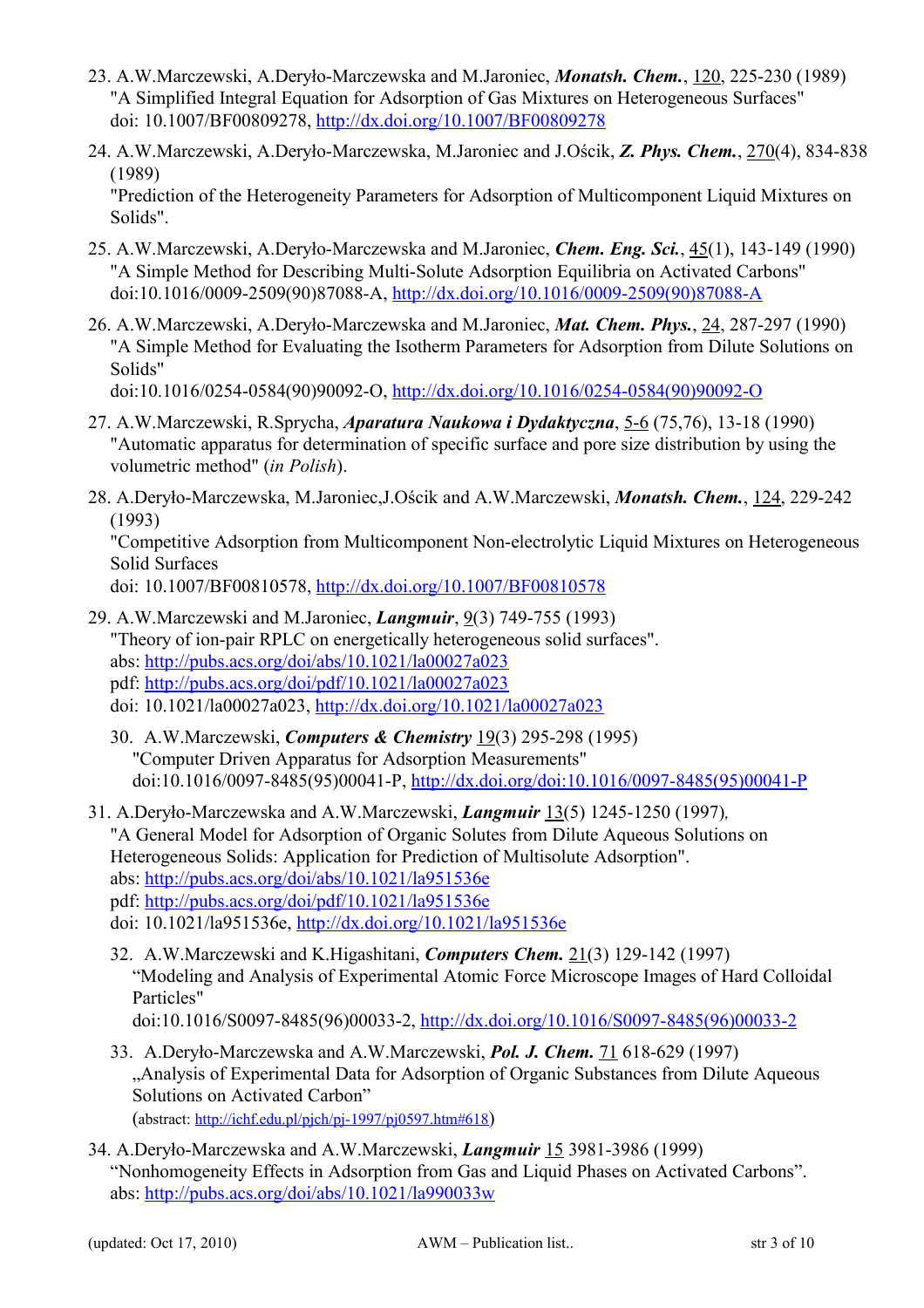pdf:<http://pubs.acs.org/doi/pdf/10.1021/la990033w> doi: 10.1021/la990033w,<http://dx.doi.org/10.1021/la990033w>

- 35. A.Deryło-Marczewska and A.W.Marczewski, in: **Adsorption Science and Technology** (ed.: D. Do), World Scientific, Singapore 2000, pp. 174-179 "Influence of pH and Adsorbate Structure on Adsorption of Benzene Derivatives on Activated Carbon" (ISBN 981-02-4263-8; ISBN 978-981-279-333-1(ebook), [www.worldscibooks.com/chemistry/4382.html](http://www.worldscibooks.com/chemistry/4382.html) ).
- 36. A.W. Marczewski, M. Szymula, *Colloids and Surfaces A: Physicochem. Eng. Aspects.*, 208 (1-3) 259-266 (2002) "Adsorption of Asphaltene from Toluene on Mineral Surface" doi:10.1016/S0927-7757(02)00152-8, [http://dx.doi.org/10.1016/S0927-7757\(02\)00152-8](http://dx.doi.org/10.1016/S0927-7757(02)00152-8)
- 37. A. Deryło-Marczewska and A.W. Marczewski, *Appl. Surf. Sci.,* 196 (1-4) 264-272 (2002) "Effect of Adsorbate Structure on Adsorption from Solutions" doi:10.1016/S0169-4332(02)00064-8, [http://dx.doi.org/10.1016/S0169-4332\(02\)00064-8](http://dx.doi.org/10.1016/S0169-4332(02)00064-8)
- 38. M. Szymula and A.W. Marczewski, *Appl. Surf. Sci.,* 196 (1-4) 301-311 (2002) "Adsorption of Asphaltenes from Toluene on Typical Soils of Lublin Region" doi:10.1016/S0169-4332(02)00068-5, [http://dx.doi.org/10.1016/S0169-4332\(02\)00068-5](http://dx.doi.org/10.1016/S0169-4332(02)00068-5)
- 39. A.W. Marczewski, *CHISA 2002* (Proc. of 15<sup>th</sup> Intl. Congress of Chemical and Process Engineering CHISA 2002, 25-29 Aug. 2002, Prague, Czech Republic, CD version: ISBN 80-86059-33-2); paper no. 1484 (P7.57) (12 pages) [www.chisa.cz/2002](http://www.chisa.cz/2002/) "Adsorptive and Colloidal Properties of Soil Fractions"
- 40. A. Deryło-Marczewska, A.W. Marczewski and J. Goworek, *CHISA 2002* (Proc. of 15th Intl. Congress of Chemical and Process Engineering CHISA 2002, 25-29 Aug. 2002, Prague, Czech Republic, CD version: ISBN 80-86059-33-2); paper no. 0392 (P3.145) (6 pages) [www.chisa.cz/2002](http://www.chisa.cz/2002/) "Adsorption of Organics from Aqueous Solutions on Microporous Carbons"
- 41. S. Chibowski, M. Wiśniewska, A.W. Marczewski and S. Pikus, *J. Colloid Interface Sci.* 267 1-8 (2003) "Application of SAXS method and viscometry for determination of the thickness of adsorbed polymer layers at ZrO2 – polymer solution interface"

doi:10.1016/S0021-9797(03)00698-2, [http://dx.doi.org/10.1016/S0021-9797\(03\)00698-2](http://dx.doi.org/10.1016/S0021-9797(03)00698-2)

- 42. A.W. Marczewski and M. Szymula, *Annales UMCS Sec. AA*, vol. LVIII, 69-79 (2003) "Adsorption of Asphaltenes from Toluene on Quartz and Silica-rich Soils"
- 43. A.W. Marczewski, *Annals of the Polish Chemical Society*, Lublin, Poland pp.1123-1127 (2003) (Proc. of XLVI Meeting of Polish Chemical Society, Sept. 2003, Lublin, Poland) "Characterization of Surface Properties of Micro- and Mesoporous Solids by Potentiometric Titration"
- 44. A. Deryło-Marczewska, A.W. Marczewski and I. Skrzypek, *Annals of the Polish Chemical Society*, Lublin, Poland pp.1084-1088 (2003) (Proc. of XLVI Meeting of Polish Chemical Society, Sept. 2003, Lublin, Poland)

"Modification of Synthesis of Ordered Mesoporous Silica Sorbents Based on Non-Ionic Copolymer Templates"

- 45. A. Deryło-Marczewska, A.W. Marczewski and I. Skrzypek, *CHISA 2004* (Proc. of 16th Intl. Congress of Chemical and Process Engineering CHISA 2004, 22-26 Aug. 2004, Prague, Czech Republic, CD version: ISBN 80-86059-40-5); paper no. 0739 (D8.2) (6 pages) [www.chisa.cz/2004](http://www.chisa.cz/2004/) "Synthesis and Characterization of Ordered Mesoporous Silica Materials"
- 46. A. Deryło-Marczewska, A.W. Marczewski, I. Skrzypek, S. Pikus, M. Kozak, *Appl. Surf. Sci.*, 252 (3), 625-632 (2005)

"Effect of Aging Temperature on Structure Characteristics of Ordered Mesoporous Silicas" doi:10.1016/j.apsusc.2005.02.081,<http://dx.doi.org/10.1016/j.apsusc.2005.02.081>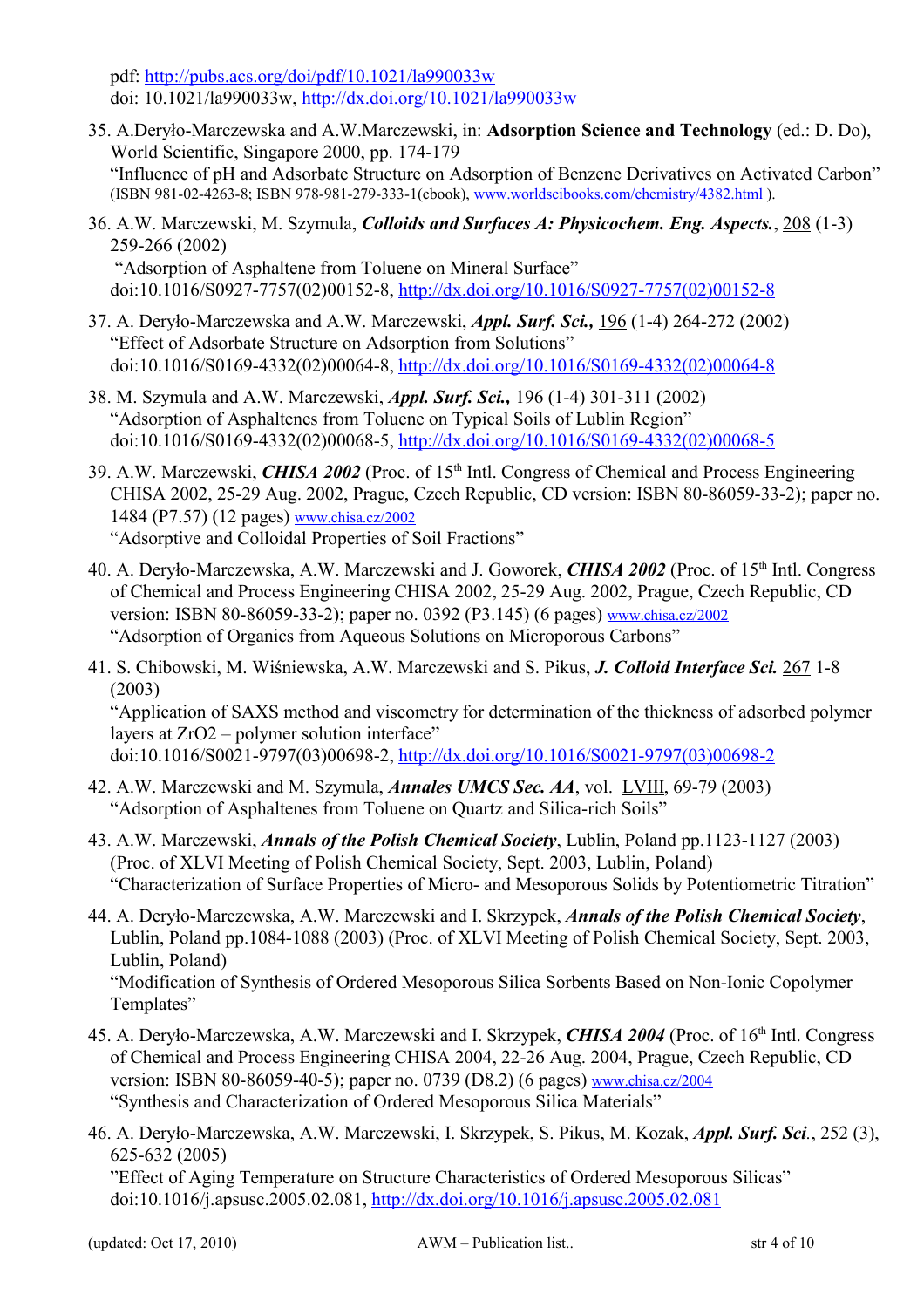- 47. A.W. Marczewski, *Appl. Surf. Sci.,* 253 (13), 5818-5826 (2007) "Kinetics and equilibrium of adsorption of organic solutes on mesoporous carbons" doi:10.1016/j.apsusc.2006.12.037,<http://dx.doi.org/10.1016/j.apsusc.2006.12.037>
- 48. A.W. Marczewski, *Pol. J. Chem.,* 82, 271–281 (2008) "Kinetics and equilibrium of adsorption of dissociating solutes from aqueous solutions on mesoporous carbons"

abstract:<http://ichf.edu.pl/pjch/pj-2008/pj-2008-01,2a.pdf>

49. A. Deryło-Marczewska, A.W. Marczewski, I. Skrzypek and S. Pikus, *Pol. J. Chem.,* 82, 205-212 (2008)

"Effect of Block Copolymer Type on Formation of Mesoporous Silica Structure" abstract:<http://ichf.edu.pl/pjch/pj-2008/pj-2008-01,2a.pdf>

50. A. Deryło-Marczewska, A.W. Marczewski, I. Skrzypek, S. Pikus, M. Kozak, *Appl. Surf. Sci.;* 255, 2851-2858 (2008) "Effect of Addition of Pore Expanding Agent on Changes of Structure Characteristics of Ordered

Mesoporous Silicas"

doi:10.1016/j.apsusc.2008.08.026,<http://dx.doi.org/10.1016/j.apsusc.2008.08.026>

51. A. Deryło-Marczewska, A. W. Marczewski and Sz. Winter, *Annales UMCS Sec. AA*, vol. LXIII, 287- 299 (2008)

"Adsorption of dyes on mesoporous carbons" doi:10.2478/v10063-009-0016-0,<http://dx.doi.org/10.2478/v10063-009-0016-0>

52. A.W. Marczewski, A. Deryło-Marczewska, I. Skrzypek, S. Pikus and M. Kozak, *Adsorption*, 15, 300- 305 (2009) "Study of structure properties of organized silica sorbents synthesized on polymeric templates"

doi: 10.1007/s10450-009-9183-8,<http://dx.doi.org/10.1007/s10450-009-9183-8>

- 53. A.W. Marczewski, *Appl. Surf. Sci.,* 256, 5145–5152 (2010) "Application of mixed order rate equations to adsorption of methylene blue on mesoporous carbons" doi:10.1016/j.apsusc.2009.12.078,<http://dx.doi.org/10.1016/j.apsusc.2009.12.078>
- 54. A. Derylo-Marczewska, A.W. Marczewski, Sz. Winter, and D. Sternik, *Appl. Surf. Sci.,* 256, 5164– 5170 (2010)

"Studies of Adsorption Equilibria and Kinetics in the Systems: Aqueous Solution of Dyes – Mesoporous Carbons"

doi:10.1016/j.apsusc.2009.12.085,<http://dx.doi.org/10.1016/j.apsusc.2009.12.085>

55. A. Deryło-Marczewska, M. Błachnio, A.W Marczewski, A. Świątkowski, B. Tarasiuk, *J. Therm. Anal. Calorim.,* 101, 785–794 (2010)

" Adsorption of selected herbicides from aqueous solutions on activated carbon" doi:10.1007/s10973-010-0840-7,<http://dx.doi.org/10.1007/s10973-010-0840-7>

56. A.W. Marczewski, *Langmuir* 26(19), 15229–15238 (2010) "Analysis of Kinetic Langmuir Model. Part I: Integrated Kinetic Langmuir Equation (IKL) - A New Complete Analytical Solution of the Langmuir Rate Equation" abstract:<http://pubs.acs.org/doi/abs/10.1021/la1010049> pdf:<http://pubs.acs.org/doi/pdf/10.1021/la1010049> suppl: [http://pubs.acs.org/doi/suppl/10.1021/la1010049/suppl\\_file/la1010049\\_si\\_001.pdf](http://pubs.acs.org/doi/suppl/10.1021/la1010049/suppl_file/la1010049_si_001.pdf) doi: 10.1021/la1010049,<http://dx.doi.org/10.1021/la1010049>

57. A. Deryło-Marczewska, K. Mirosław, A.W. Marczewski, D. Sternik, *Adsorption* 16(4-5), 359-375 (2010)

"Studies of adsorption equilibria and kinetics of o-, m-, p- nitro- and chlorophenols on microporous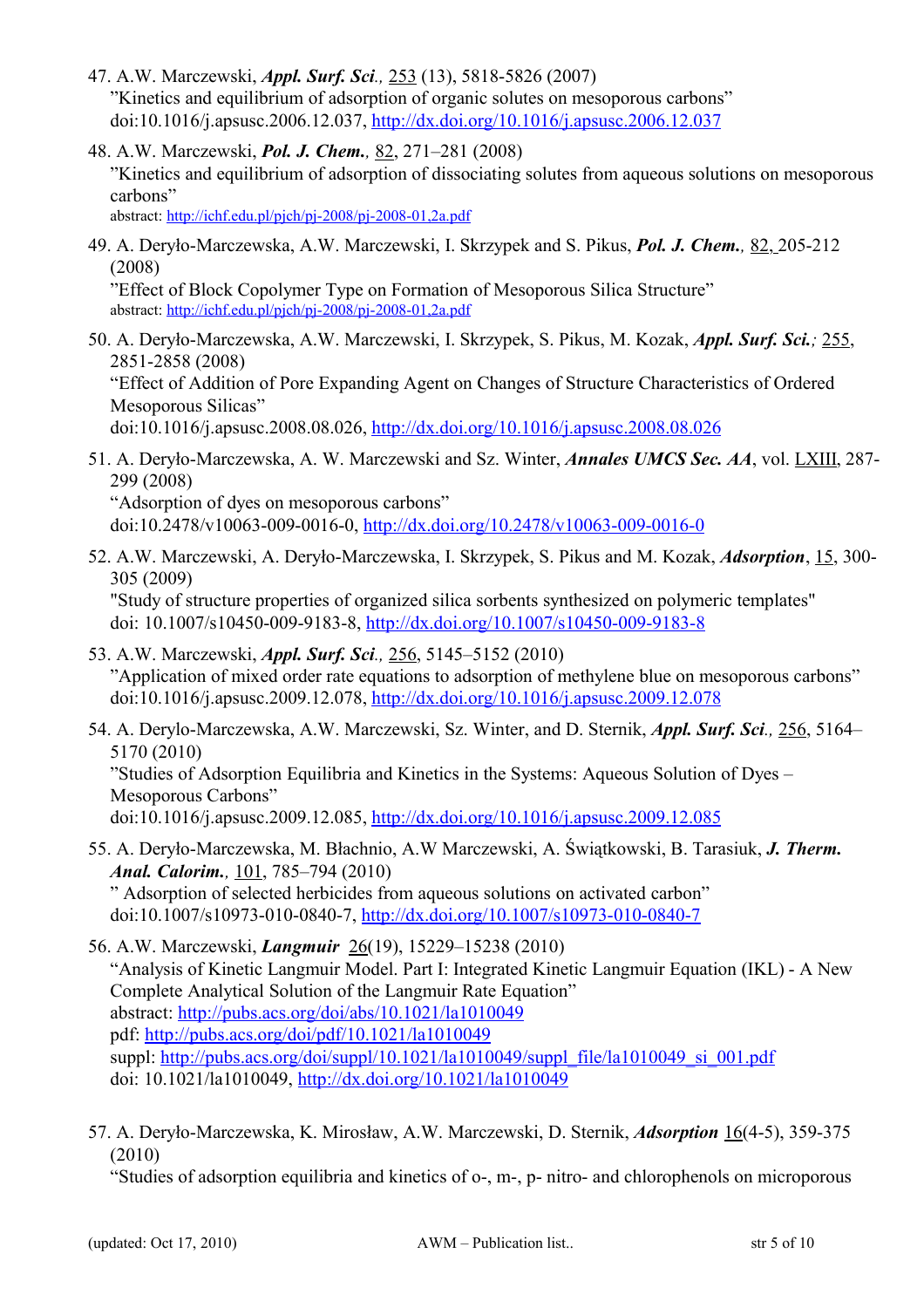carbons from aqueous solutions" doi: 10.1007/s10450-010-9247-9,<http://dx.doi.org/10.1007/s10450-010-9247-9>

58. A.W. Marczewski, A. Deryło-Marczewska, P. Adamek, A. Słota, In: "Nauka i przemysł – metody spektroskopowe w praktyce, nowe wyzwania i możliwości" (Ed: Z. Hubicki), UMCS Press, Lublin, Poland, 2010 (ISBN 978-83-227-3050-8), p. 617-620,

"Kinetyka desorpcji kwasu salicylowego z mezoporowatych materiałów krzemionkowych"

## *Communications/Conferences*

- 1. J.Haber, A.W.Marczewski, R.Sprycha and J.Szczypa, 2nd International Symposium on Surface Charge Characterization, July 31 - Aug. 1, 1991, San Jose, California, USA , session 2, paper 6. "Surface Charge and PZC of Anatase Coated with Vanadium and Molybdenium Oxide in Electrolyte Solution".
- 2. A.W.Marczewski, Proc. 3rd Intl. Conf. on Computers in Chemistry '94, Wroclaw, Poland, June 23- 26, 1994, p.66 (*poster*) ..Computer Driven Apparatus for Adsorption Measurements".
- 3. A.W.Marczewski, T.Yako and K.Higashitani, Proc. 60th. Conf.of Soc.Chem.Eng., Japan, Osaka, March 28-30, 1995, paper C108 (vol.I, p.49) (*oral presentation AWM*) "Modelling the AFM Images of Colloidal Particles".
- 4. A.Deryło-Marczewska and A.W.Marczewski, Proc. 2nd Intl. Symp. on Effects of Surface Heterogeneity in Adsorption and Catalysis on Solids (ISSHAC), Poland-Slovakia, Sept.4-10, 1995, p.221-222 (paper 111) (*poster*)

"A General Model for Adsorption of Organic Solutes from Dilute Aqueous Solutions on Heterogeneous Solids: Application for Prediction of Multi-Solute Adsorption".

- 5. A.W.Marczewski and K.Higashitani, Proc. 48th Syposium of Colloidal and Surface Chemistry, Jpn.Chem.Soc, Japan, Sapporo, October 12-14, 1995, paper 1C 05, pp.154-155 "Morphological Modelling of AFM Images of Hard Colloidal Particles" (*oral presentation AWM*).
- 6. A.W.Marczewski, T.Yako and K.Higashitani, Proc. 48th Syposium of Colloidal and Surface Chemistry, Jpn.Chem.Soc, Japan, Sapporo, October 12-14, 1995, paper P 015, pp.390-391 "Analysis of Experimental AFM Images of Colloidal Particles: AFM Tip Calibration and Image Deconvolution" (*poster*).
- 7. A.Deryło-Marczewska and A.W.Marczewski, Proc. 48th Syposium of Colloidal and Surface Chemistry, Jpn.Chem.Soc, Japan, Sapporo, October 12-14, 1995, paper P 014, pp.388-389 "Analysis of Experimental Data for Adsorption from Dilute Aqueous Solutions of Organics onto Activated Carbon" (*poster*).
- 8. A.W.Marczewski, T. Taniguchi and K.Higashitani, Proc. 61st. Conf.of Soc.Chem.Eng., Japan, Nagoya, April 2-4, 1996, paper R211 (vol.2, p.239) (*oral presentation AWM*) "Computer Analysis and Improvement of Experimental AFM Images of Colloidal Particles".
- 9. A.Deryło-Marczewska and A.W.Marczewski, Proc. 3<sup>rd</sup> Intl. Symp. on Effects of Surface Heterogeneity in Adsorption and Catalysis on Solids (ISSHAC), Toruń, Poland, Aug. 9-16, 1998, p.87 (*oral presentation AD-M*)

"Nonhomogeneity Effects in Adsorption from Gas and Liquid Phases on Activated Carbons".

10. A.Deryło-Marczewska and A.W.Marczewski, in: **Adsorption Science and Technology** (Proc. of the Second Pacific Basin Conference on Adsorption Science and Technology, May 14-18, 2000, Brisbane, Australia) (ed.: D. Do), World Scientific, Singapore 2000, pp. 174-179 *(poster)*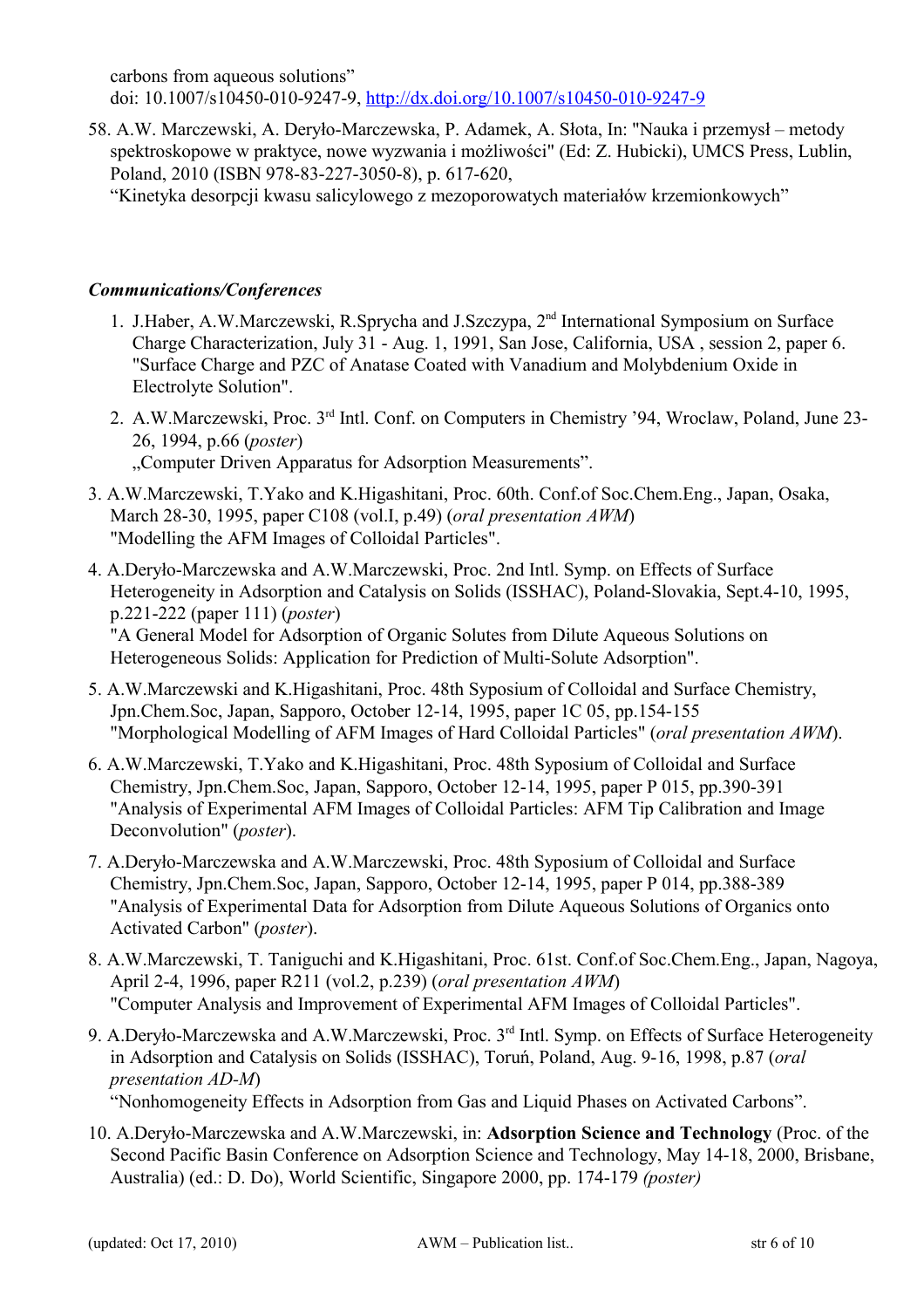"Influence of pH and Adsorbate Structure on Adsorption of Benzene Derivatives on Activated Carbon".

- 11. A.W. Marczewski, M. Szymula, Proc. Polish-Israeli Symposium on Current Trends in Interface Chemistry, Poland, Lublin-Cracow July 3-7, 2000, p. 78 (*poster*) accepted for publication in: *Colloids and Surfaces A: Physicochem. Eng. Aspects.*, "Adsorption of Asphaltene from Toluene on Mineral Surface"
- 12. A. Deryło-Marczewska and A.W. Marczewski, Proc. 4<sup>th</sup> Intl. Symp. on Effects of Surface Heterogeneity in Adsorption and Catalysis on Solids (ISSHAC), Kraków, Poland, Aug. 2001 (*poster*) "Effects in Adsorbate Structure on Adsorption from Solutions".
- 13. M. Szymula and A.W. Marczewski, Proc. 4<sup>th</sup> Intl. Symp. on Effects of Surface Heterogeneity in Adsorption and Catalysis on Solids (ISSHAC), Kraków, Poland, Aug. 2001) *(poster)* "Adsorption of Asphaltenes from Toluene on Typical Soils of Lublin Region".
- 14. A.W. Marczewski, Proc. of 15<sup>th</sup> Intl. Congress of Chemical and Process Engineering CHISA 2002, 25-29 Aug. 2002, Prague, Czech Republic; Summaries vol. 5, p. 241-242, P7.57 (*poster*) "Adsorptive and Colloidal Properties of Soil Fractions"
- 15. A. Deryło-Marczewska, A.W. Marczewski and J. Goworek, Proc. of 15<sup>th</sup> Intl. Congress of Chemical and Process Engineering CHISA 2002, 25-29 Aug. 2002, Prague, Czech Republic; Summaries vol. 3, p. 354-355, P3.145 (*poster*) "Adsorption of Organics from Aqueous Solutions on Microporous Carbons"
- 16. A. Deryło-Marczewska and A.W. Marczewski, Proc. of Annual Meeting of Surface Physicochemistry Section of Polish Chem. Soc. on "Physicochemistry of Interfacial Phenomena", Lublin, Poland 2002; p. 17 (*poster*)

"Adsorption of Organic Solutes from Dilute Aqueous olutions on Activated Carbons"

17. M. Szymula and A.W. Marczewski, Proc. of Annual Meeting of Surface Physicochemistry Section of Polish Chem. Soc. on "Physicochemistry of Interfacial Phenomena", Lublin, Poland 2002; p. 44 (*poster*)

"Adsorption of Asphaltenes from Toluene on Quartz and Silica-rich Soils"

18. A.W. Marczewski, Proc. of XLVI Meeting of Polish Chemical Society, Sept. 2003, Lublin, Poland (*poster*)

"Characterization of Surface Properties of Micro- and Mesoporous Solids by Potentiometric Titration"

- 19. A. Deryło-Marczewska, A.W. Marczewski and I. Skrzypek, Proc. of XLVI Meeting of Polish Chemical Society, Sept. 2003, Lublin, Poland (*poster*) "Modification of Synthesis of Ordered Mesoporous Silica Sorbents Based on Non-Ionic Copolymer Templates"
- 20. A.Deryło-Marczewska, A.W. Marczewski and I. Skrzypek, Proc. 4th European Congr. of Chem. Engineering (ECCE-4), 21-25 Sept. 2003, Granada, Spain, *poster* P-8.2-020 "Highly ordered mesoporous silica materials synthesized on non-ionic triblock copolymer templates"
- 21. A. Deryło-Marczewska, A.W. Marczewski and I. Skrzypek, Proc. of 16<sup>th</sup> Intl. Congress of Chemical and Process Engineering CHISA 2004, 22-26 Aug. 2004, Prague, Czech Republic; Summaries vol. 2, p. 585-586, lecture D8.2 (*oral pres. AD-M*) "Synthesis and Characterization of Ordered Mesoporous Silica Materials"
- 22. A. Deryło-Marczewska, A.W. Marczewski and I. Skrzypek, Proc. 5<sup>th</sup> Intl. Symp. on Effects of Surface Heterogeneity in Adsorption and Catalysis on Solids (ISSHAC-5), Gdańsk, Poland, Aug 28 – Sept 04, 2004, p. 149-150 (*oral presentation AD-M and AWM*)

"Effects of Aging Temperature and Addition of Pore Expanding Agent on Structure Characteristics of Ordered Mesoporous Silicas".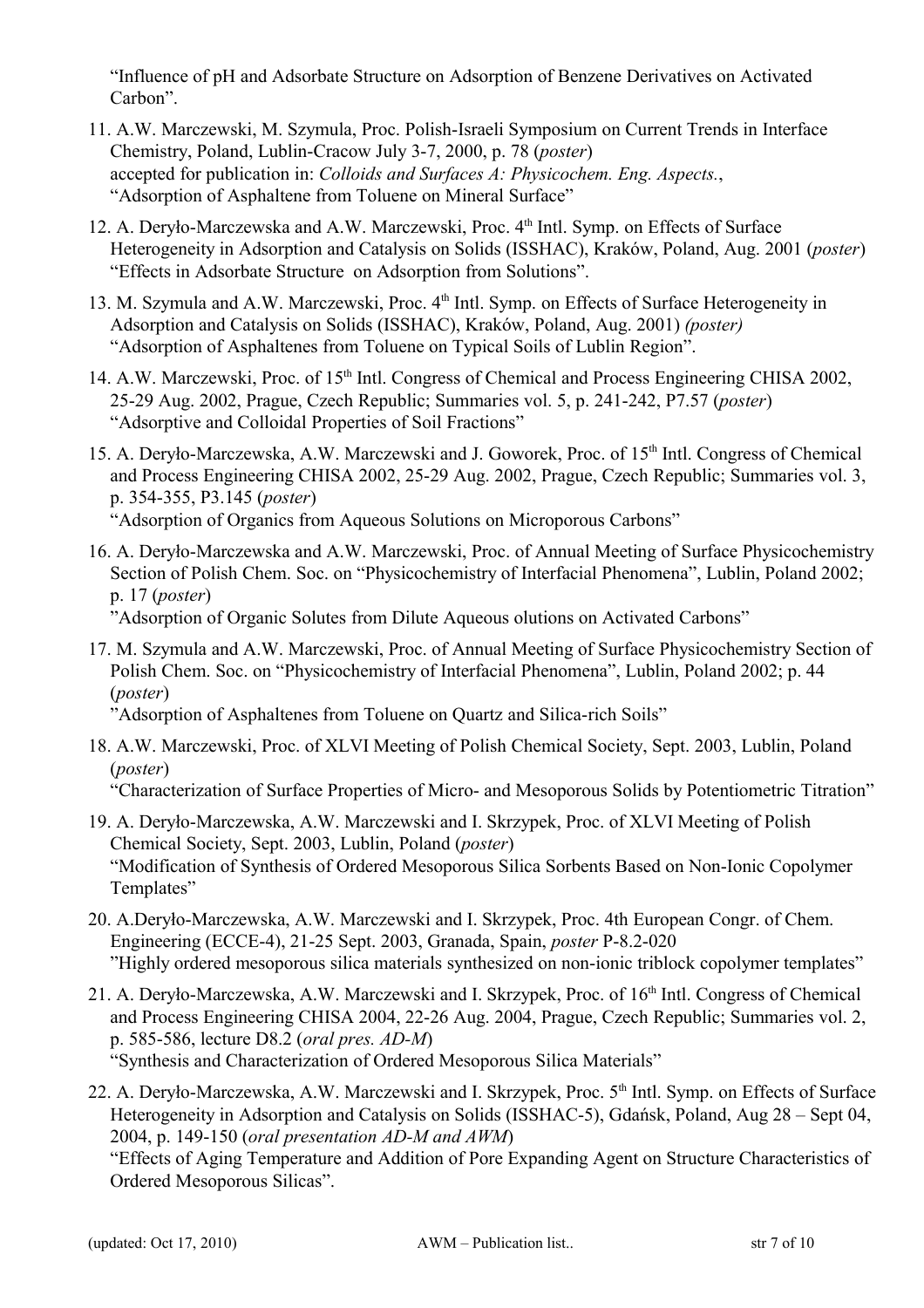- 23. A. Deryło-Marczewska, I. Skrzypek, A. W. Marczewski, Proc. of XLVII Meeting of Polish Chemical Society, Sept. 2004, Wrocław, Poland, p.1322 (*poster*). "Synthesis of cage-like silicas on triblock copolymer template"
- 24. A.W. Marczewski, A. Deryło-Marczewska, Proc. 7-th Intl. Symp. on the Characterization of Porous Solids, COPS-VII, France, Aix en Provence 2005, page 57 (*poster* P13). "Study of structure properties of organized silica sorbents synthesized on polymeric templates".
- 25. A.W. Marczewski, M. Szymula: Conference "Oils and Environment" (AUZO 2005), June 20-23, 2005, Gdańsk, Poland; *poster* P II-12 "Adsorption of asphaltenes from toluene on mineral surfaces"
- 26. A.W. Marczewski, Meeting of SURUZ Research Network (Surfactants and Disperse Systems in Theory and Practice), Cluster A, 12-13.06.2006 Częstochowa, Poland (*oral presentation* ) "Synthesis and Adsorption Properties of Mesoporous Carbons"
- 27. A. Deryło-Marczewska, A.W. Marczewski, I. Skrzypek, S. Pikus, M. Kozak, Proc. 6<sup>th</sup> Intl. Symp. on Effects of Surface Heterogeneity in Adsorption and Catalysis on Solids (ISSHAC-6), Zakopane, Poland, Aug 28 – Sept 02, 2006, p. 46-47 (*poster*) "Effects of Addition of Pore Expanding Agent on Changes of Structure Characteristics of Ordered Mesoporous Silicas".
- 28. A. Deryło-Marczewska, W. Gac, G. Żukociński, A.W. Marczewski, N. Popivnyak, W. Janusz, S. Pasieczna, Proc. 6<sup>th</sup> Intl. Symp. on Effects of Surface Heterogeneity in Adsorption and Catalysis on Solids (ISSHAC-6), Zakopane, Poland, Aug 28 – Sept 02, 2006, p. 48-49 (*poster*) "Structural and Surface Properties of Ag and Cu Doped MCM-41 Materials"
- 29. A.W. Marczewski, Proc.  $6<sup>th</sup>$  Intl. Symp. on Effects of Surface Heterogeneity in Adsorption and Catalysis on Solids (ISSHAC-6), Zakopane, Poland, Aug 28 – Sept 02, 2006, p. 263-264 (*oral presentation*)

"Kinetics and Equilibrium of Adsorption of Organic Solutes on Mesoporous Carbons".

- 30. A.W. Marczewski, Proc. 10<sup>th</sup> Ukrainian-Polish Symp. on Theoretical and Experimental Studies of Interfacial Phenomena and Their Technological Applications, Lviv - Uzlissia, Ukraine, Sept 26-30, 2006, part 1, p. 237-239 (*oral presentation*) "Adsorption Kinetics and Equilibrium of Dissociating Solutes from Aqueous Solutions on Mesoporous Carbons and Carbon-Silica Composites".
- 31. A. Deryło-Marczewska, W. Gac, A.W. Marczewski, G. Żukociński, W. Janusz, N. Popivnyak, S. Pasieczna, Proc. 10<sup>th</sup> Ukrainian-Polish Symp. on Theoretical and Experimental Studies of Interfacial Phenomena and Their Technological Applications, Lviv - Uzlissia, Ukraine, Sept 26-30, 2006, part 1, p. 63-66 (*oral presentation*)

"Structural and Surface Properties of Fe, Co and Mn Containing MCM-41 sorbents".

- 32. A. Deryło-Marczewska, A.W. Marczewski, I. Skrzypek, S. Pikus, Proc. 10<sup>th</sup> Ukrainian-Polish Symp. on Theoretical and Experimental Studies of Interfacial Phenomena and Their Technological Applications, Lviv - Uzlissia, Ukraine, Sept 26-30, 2006, part 1, p. 67-70 (*oral presentation*) "Effect of Pluronic Copolymer Type on Formation of Mesoporous Silica Structure".
- 33. A.W. Marczewski, Proc. 11<sup>th</sup> Ukrainian-Polish Symp. on Theoretical and Experimental Studies of Interfacial Phenomena and Their Technological Applications, Krasnobród – Zamość, Poland, Aug 22- 26, 2007, p. 95 (*oral presentation*)

"Adsorption equilibrium and kinetics in the system: aqueous solution of methylene blue – mesoporous silica".

34. A. Deryło-Marczewska, Adam W. Marczewski, S. Winter, Proc. 11<sup>th</sup> Ukrainian-Polish Symp. on Theoretical and Experimental Studies of Interfacial Phenomena and Their Technological Applications,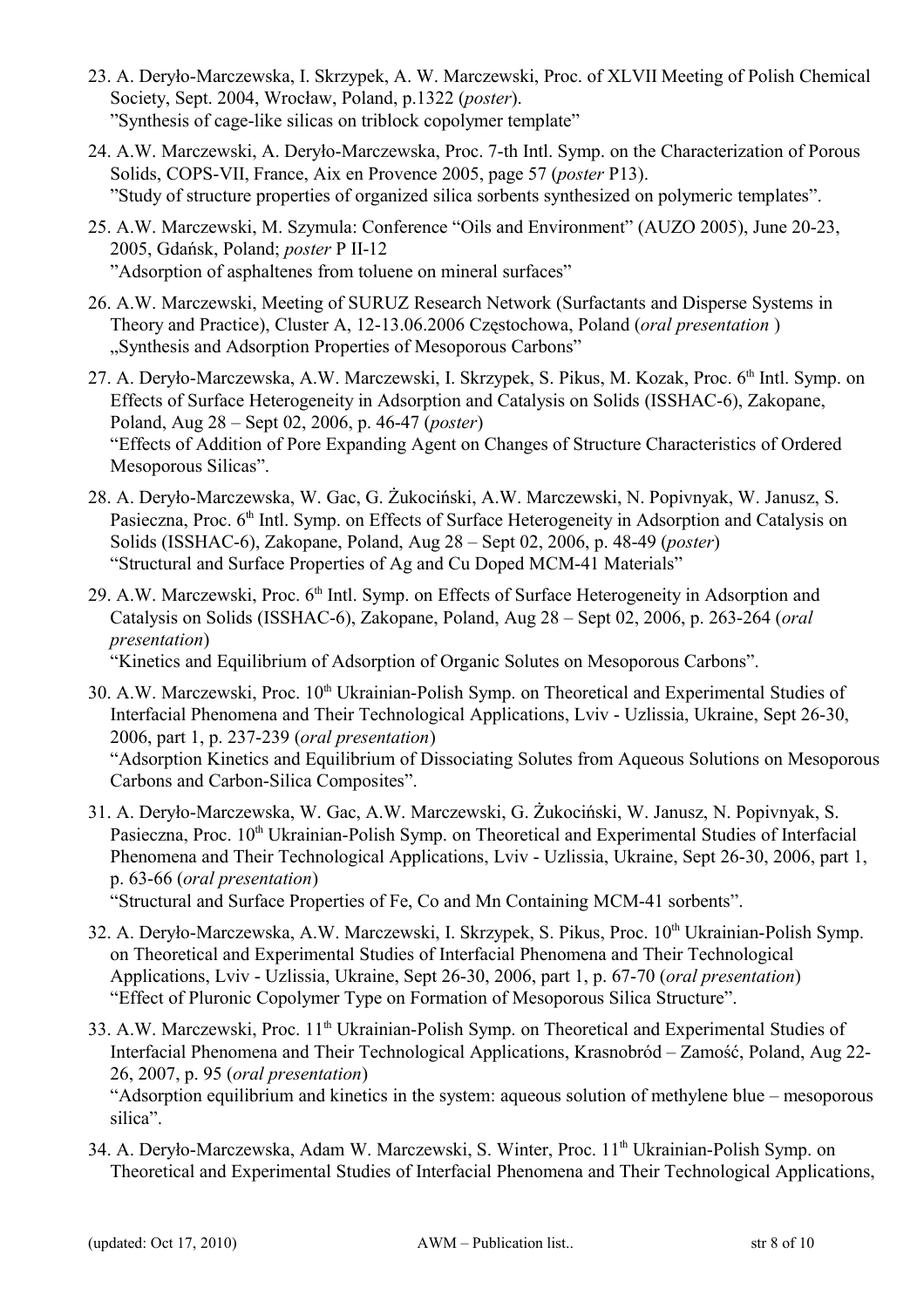Krasnobród – Zamość, Poland, Aug 22-26, 2007, p. 21 (*poster, P1.26*) "Studies of dyes adsorption on mesoporous carbons".

- 35. A. Deryło-Marczewska, Sz. Winter, A.W. Marczewski, D. Sternik, Proc. of 51st Meeting of Polish Chemical Society, Opole, Poland, Sept. 7-11 2008 (*poster S04-PS-04*) "Investigations of adsorption equilibria and kinetics in the systems: aqueous solution of methylene blue – mesoporous carbons".
- 36. A. Deryło-Marczewska, A.W. Marczewski, Sz. Winter, , D. Sternik, Proc. 32nd Intl. Conference on Vacuum Microbalance and Thermoanalytical Techniques (IVMTTC32), Kazimierz Dln., Poland, June 21-24, 2009, p. 69 (*poster P-39*)

"Adsorption of selected dyes from aqueous solutions on carbonaceous materials".

37. A.W. Marczewski, Proc.  $7<sup>th</sup>$  Intl. Symp. on Effects of Surface Heterogeneity in Adsorption and Catalysis on Solids (ISSHAC-7), Kazimierz Dln., Poland, July 6-10, 2009, p. 301-302 (*poster presentation*)

"Kinetics and Equilibrium of Adsorption of Organic Solutes on Mesoporous Carbons".

- 38. A. Deryło-Marczewska, A. W. Marczewski, Sz. Winter and D. Sternik, Proc. 7<sup>th</sup> Intl. Symp. on Effects of Surface Heterogeneity in Adsorption and Catalysis on Solids (ISSHAC-7), Kazimierz Dln., Poland, July 6-10, 2009, p. 299-300 (*poster presentation*) "Studies of Adsorption Equilibria and Kinetics in the Systems: Aqueous Solution of Dyes - Mesoporous and Microporous Carbons".
- 39. A. W. Marczewski, A. Deryło-Marczewska, K. Mirosław and D. Sternik, Proc. 7<sup>th</sup> Intl. Symp. on Effects of Surface Heterogeneity in Adsorption and Catalysis on Solids (ISSHAC-7), Kazimierz Dln., Poland, July 6-10, 2009, p. 298 (*oral presentation*) "Studies of Adsorption Equilibria and Kinetics of o-, m-, p- Nitro- and Chlorophenols on Microporous Carbons from Aqueous Solutions".
- 40. A. Deryło-Marczewska, M. Błachnio, A. W. Marczewski, A. Świątkowski, Proc. 52nd Meeting of Polish Chemical Society (52 Zjazd PTChem), Łódź, Poland, September 12-16, 2009, p. 246 (*oral presentation OC-08-09*) "Adsorption of selected herbicydes from aqueous solutions on microporous activated carbon".
- 41. A.W. Marczewski, Proc. "Modern techniques for surface and interface analysis" (NTBPiOM), Lublin, September 22-23, 2009, p. 56 (*poster SP-21*) "Adsorption Kinetics - Optimization of Measurements and Data Analysis".
- 41. A.W. Marczewski, Proc. "Modern techniques for surface and interface analysis" (NTBPiOM), Lublin, September 22-23, 2009, p. 56 (*poster SP-21*) "Adsorption Kinetics - Optimization of Measurements and Data Analysis".
- 42. A.W. Marczewski, A. Deryło-Marczewska, P. Adamek, A. Słota, 3rd Symp "Nauka i przemysł metody spektroskopowe w praktyce, nowe wyzwania i możliwości" (NPMS-3), Lublin, June 8-10, 2010 (*poster*)

"Kinetyka desorpcji kwasu salicylowego z mezoporowatych materiałów krzemionkowych"

43. A. Deryło-Marczewska, Adam W. Marczewski, A. Słota, Proc. 12<sup>th</sup> Polish- Ukrainian Symp. on Theoretical and Experimental Studies of Interfacial Phenomena and Their Technological Applications (TESIP-12), ISBN 978-83-227-3180-2, Ameliówka(Kielce), Poland, Aug 24-28, 2010, p. 27 (*oral pres.: AS*)

"Kinetics of adsorption and desorption for selected organics from aqueous solutions on mesoporous solids".

44. Adam W. Marczewski, Proc. 12<sup>th</sup> Polish- Ukrainian Symp. on Theoretical and Experimental Studies of Interfacial Phenomena and Their Technological Applications (TESIP-12), ISBN 978-83-227-3180